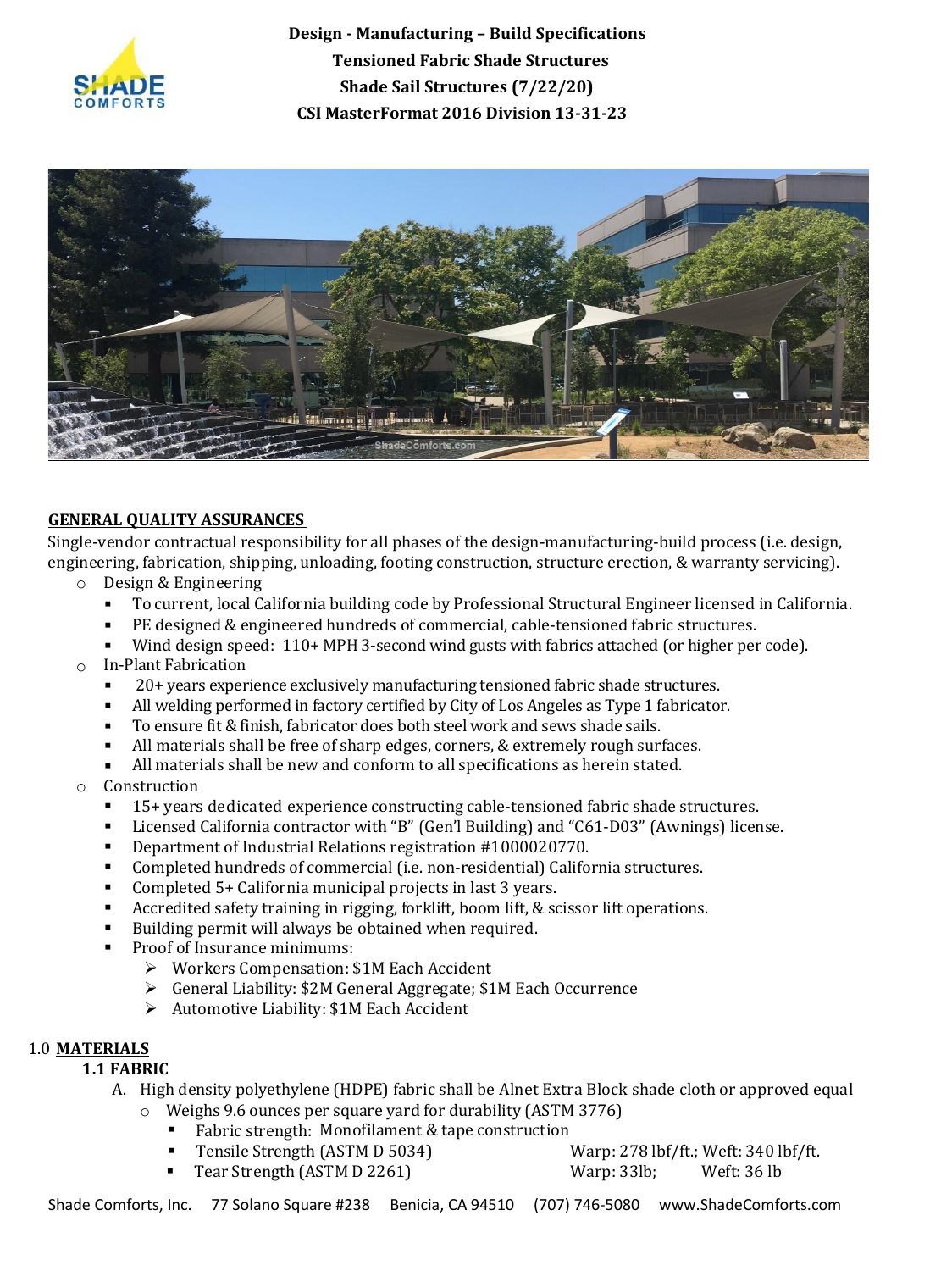

- Elongation at Break: (ASTM D 4595-87) Warp: 71%; Weft: 74%
- Burst Strength (ASTM 3787 Ball) 363 lb

■ Burst Strength (ASTM 3786 Mullen) 460 psi

- o UV stabilized for protection
- o UVR% blocked: 93-98% (color dependent) UV Protection Factor: 13-33 (color dependent)
- o Shade Factor (visual light): 79-98% (color dependent)
- o Stentored to maintain shape under tension and minimize sag
- o Rachel-knitted to prevent unraveling if cut
- o Temperature stability: -13 to 176 degrees F
- o 10 year warranty
- B. Alnet Extra Block fire resistance approvals
	- o California State Fire Marshal Section 13115 Registration # F-94501
	- o NFPA 701-99 (Test Method 2)
	- o ASTM E-84

# **1.2 THREAD**

- A. Shall be Gore Tenara high density; high strength and low shrinkage.
- B. Shall be abrasion resistant and immune to UV radiation.
- C. Shall be unaffected by non-hydrocarbon based cleaning agents, acid rain, mildew, rot, chlorine, saltwater, and industrial pollution.

# **1.3 CARBON STRUCTURAL STEEL**

- A. All fabricated steel shall conform to approved shop drawings and calculations.
- B. Pipe columns shall be ASTM A-53 Type E. Square columns shall be HSS ASTM A500 Grade B (Fy=46 ksi). Steel plate shall be ASTM A36.

# **1.4 TENSIONING CABLE, CORNER DISCS & HARDWARE**

- A. 7x19 steel cable shall conform to ASTM A-603. It shall not be field-cut.
- B. Cable diameter determined by calculated engineering load
	- $\circ$   $\frac{1}{4}$ " diameter for small-to-medium loads; 3/8" diameter for heavy loads
- C. C a b l e , c able connectors, & turnbuckles shall be hot dipped galvanized or T316 stainless steel with Fy = 30,000 psi minimum.
- D. D-shackles shall be T316 stainless steel with Fy=30,000 psi minimum.
- E. Aluminum discs at each shade sail corner for added strength and to ensure tension equalization.



F. Each shade sail shall have a single, continuous cable. Cables shall not be terminated at each corner. G. Each post to have welded chain link to facilitate erecting and removing shade sails.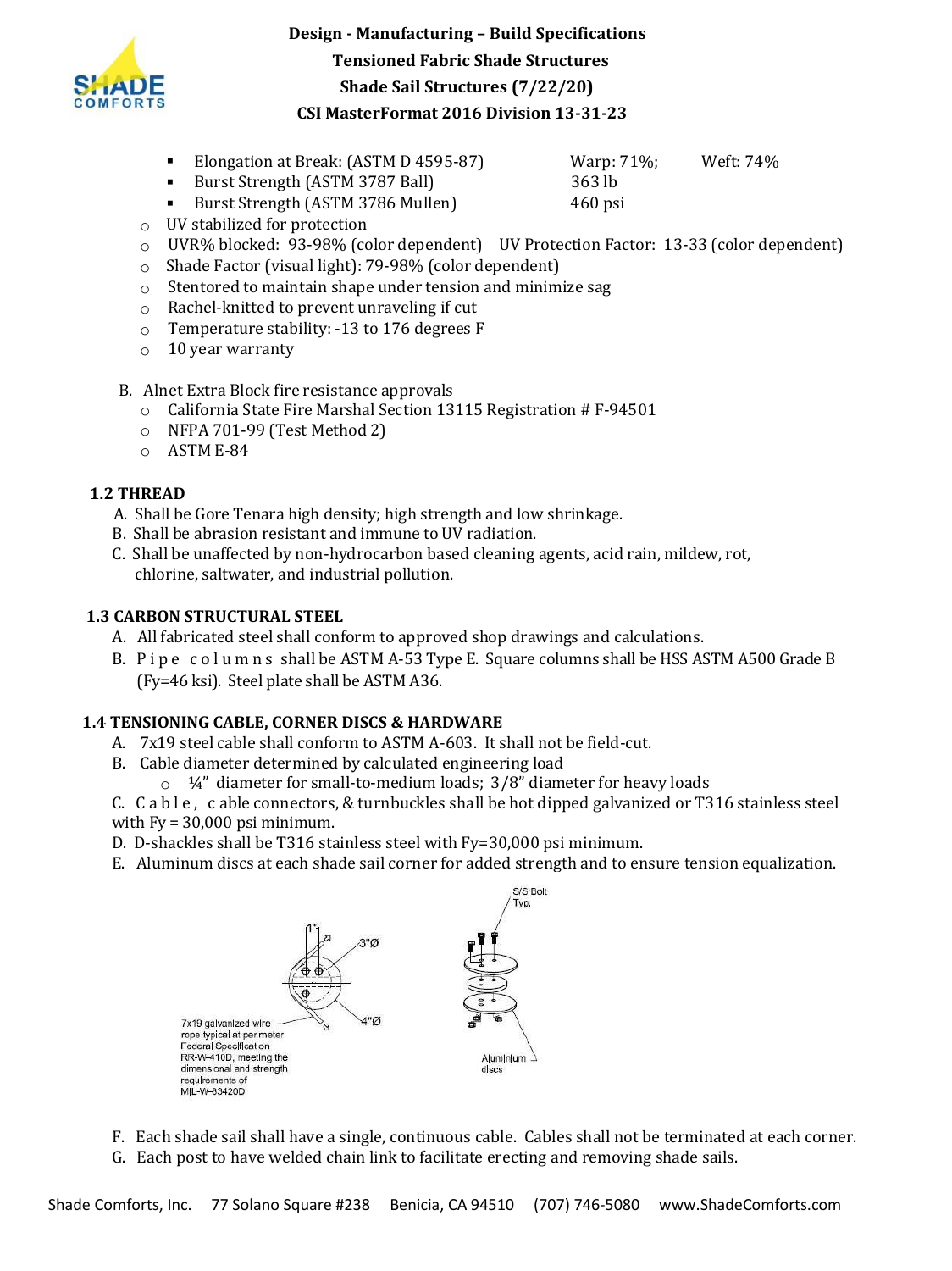



#### fabric structure only, permanent connection to chain link is not allowed

#### **1.5 ANCHOR BOLTS**

- A. Anchor bolts set in new concrete shall be A36 threaded rod, ASTM A-325, or A-307.
- B. All anchor bolts, nuts, & washers shall be hot dipped galvanized.

#### **1.6 FOOTING REINFORCEMENT**

- A. All reinforcement shall conform to ASTM A-615 grade 60.
- B. All reinforcing steel shall conform to approved shop drawings and calculations.

#### **2.0 PROCESSES**

#### **2.1 WELDING**

- A. All shop welds shall comply with the latest edition of the American Welding Society Specifications.
- B. Welding procedures shall comply with the AWS D1.1-AWS Structural Welding Code-Steel.
- C. All welds to be performed byAWS-certifiedwelders.
- D. All welds shall be continuouswhere length is not given, unless otherwise noted on drawings.
- E. All welds shall develop the full strength of the weaker member.
- F. All welds shall be made using E70xx electrodes.
- G. Shop connections shall be welded unless noted otherwise.
- H. All fillet welds shall be a minimum of 3/16" unless otherwise noted.
- I. All steel shall be welded shut at terminations to prevent leakage.
- J. Field connections shall be indicated on the drawings.
- K. Columns factory-welded watertight at both ends to prevent corrosion.

#### **2.2 CORROSION PROTECTION**

- A. Columns & plates to be sandblasted; contaminates removed; and coated with zinc-rich primer prior to powder coating with TGIC polyester powder topcoat (min. thickness = 2.5 mils).
- B. Powder coating shall meet ASTM D2794, B3363, B2247, & B117 standards.
- C. No field-drilling to permeate water barrier.

#### **2.3 SEWING**

- A. On-site sewing of fabric will not be accepted.
- B. C orners shall be reinforced with extra non-tear material & strap
- C. P erimeters containing cables shall be double row lock stitched.